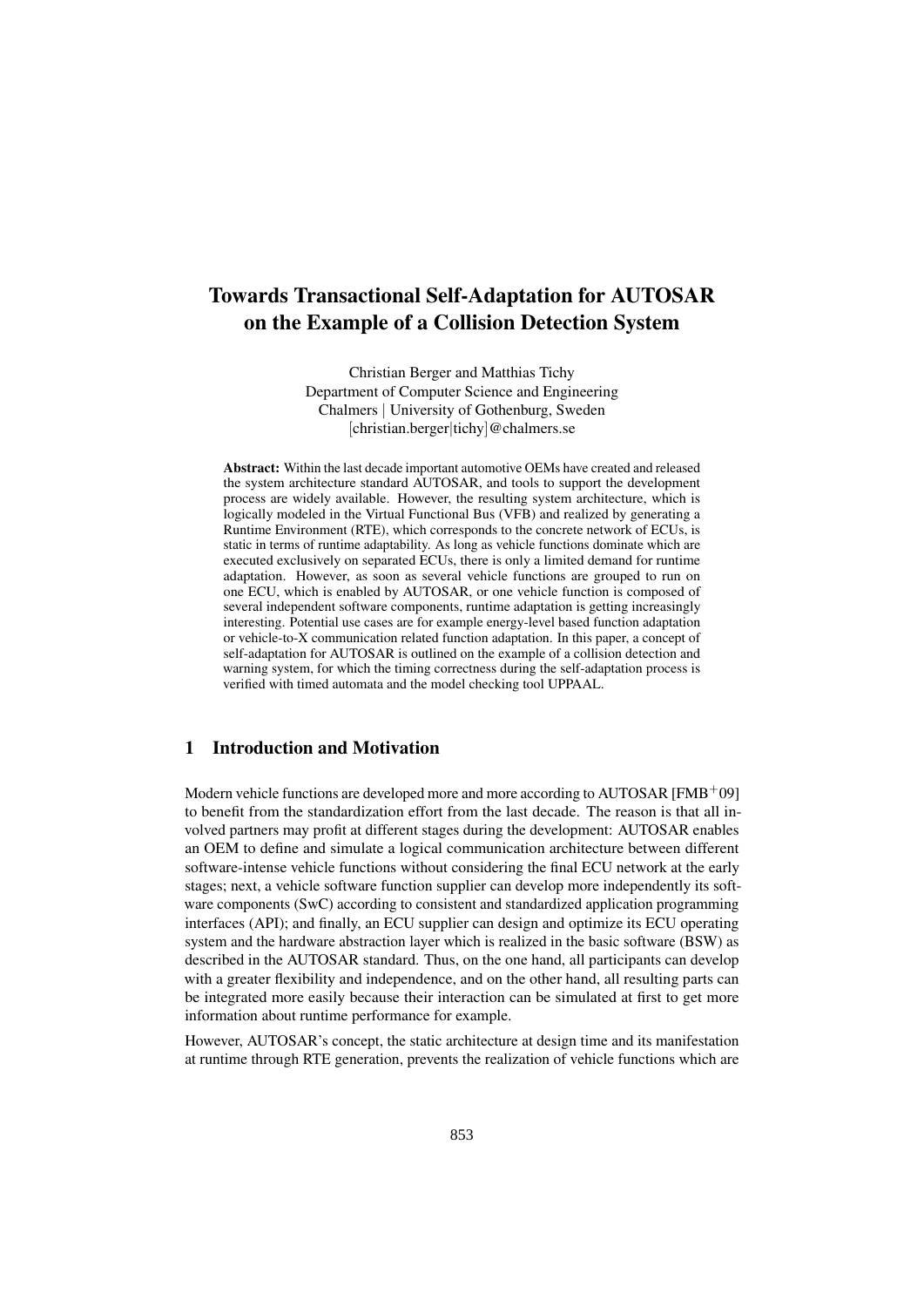meant to be structurally adaptive to parameters which are available only at runtime. For example, self-adaptation [C<sup>+</sup>09] by structural reconfiguration [OMT98] at runtime would enable to start components only when necessary. A potential use case for example is to modify the complexity of the running vehicle functions to react on the available remaining vehicle's energy. Another example would be the modification of vehicle functions by data, which is available from vehicle-to-X ( $V2X$ ) communication channels: E.g., an intersection assistant could base in its standard variant on the vehicle's surroundings' sensors only but if the vehicle is approaching an intersection that is equipped with a V2X system, the vehicle could enhance its internal intersection's representation by using data from its environment to get a more reliable world model.

Within AUTOSAR, the logical system architecture is modeled within the VFB. Thus, it is static in terms of modifications during the runtime of the involved components. At first, this property leads to a greater confidence that the resulting architecture complies with the confirmed requirements specification and the predefined task scheduling. But this property may prevent adaptations in the aforementioned examples when parameters have to be considered that are available only at runtime. In the following, selected reasons are outlined, which make runtime adaptation difficult for vehicle functions that are implemented with AUTOSAR.

RTE Generation. AUTOSAR follows a component-based software architecture and a layered architectural style to enable a high decoupling between the different components of the automotive software. This approach yields the advantages that components can be easily deployed to different ECUs or can be easily connected by third-parties to build new systems for example. The AUTOSAR standard enables this by combining the componentbased approach with a code generation step where all decisions about, e.g., component deployment and component connections, are hard-wired into the generated RTE code. This enables to reap the benefits from a component-based software development approach and still results in a system which is optimized with respect to performance, memory footprint, etc. Unfortunately, the resulting component system is static, i.e., it cannot be structurally adapted as is typically done in self-adaptive systems.

Basic Software. The BSW contains application independent software which may be reused in different applications. Examples are the operating system, the microcontroller abstraction layer, and the watchdog driver. Especially, the watchdog places heavy constraints on implementing self-adaptation. The watchdog is awaiting periodic keep alive signals from the software components. Depending on the configuration, when one or more signals are missing, the watchdog will perform a reset or a functional degradation. In the case of a reconfiguration that takes several periods the watchdog might misinterpret the omission of keep alive signals as a failure. Consequently, the watchdog either has to know about the impeding reconfiguration and best and worst case execution times, or keep alive signals have to be sent even during the reconfiguration.

Verification and Validation. Verification and validation is of utmost importance in cars as in all safety-critical systems; especially during the development and testing for safetycritical vehicle functions in the context of ISO-26262 [SHGB11]. Reconfiguration adds another degree of freedom to the resulting system as the system may behave differently with respect to the different configurations. Additionally, the reconfiguration itself may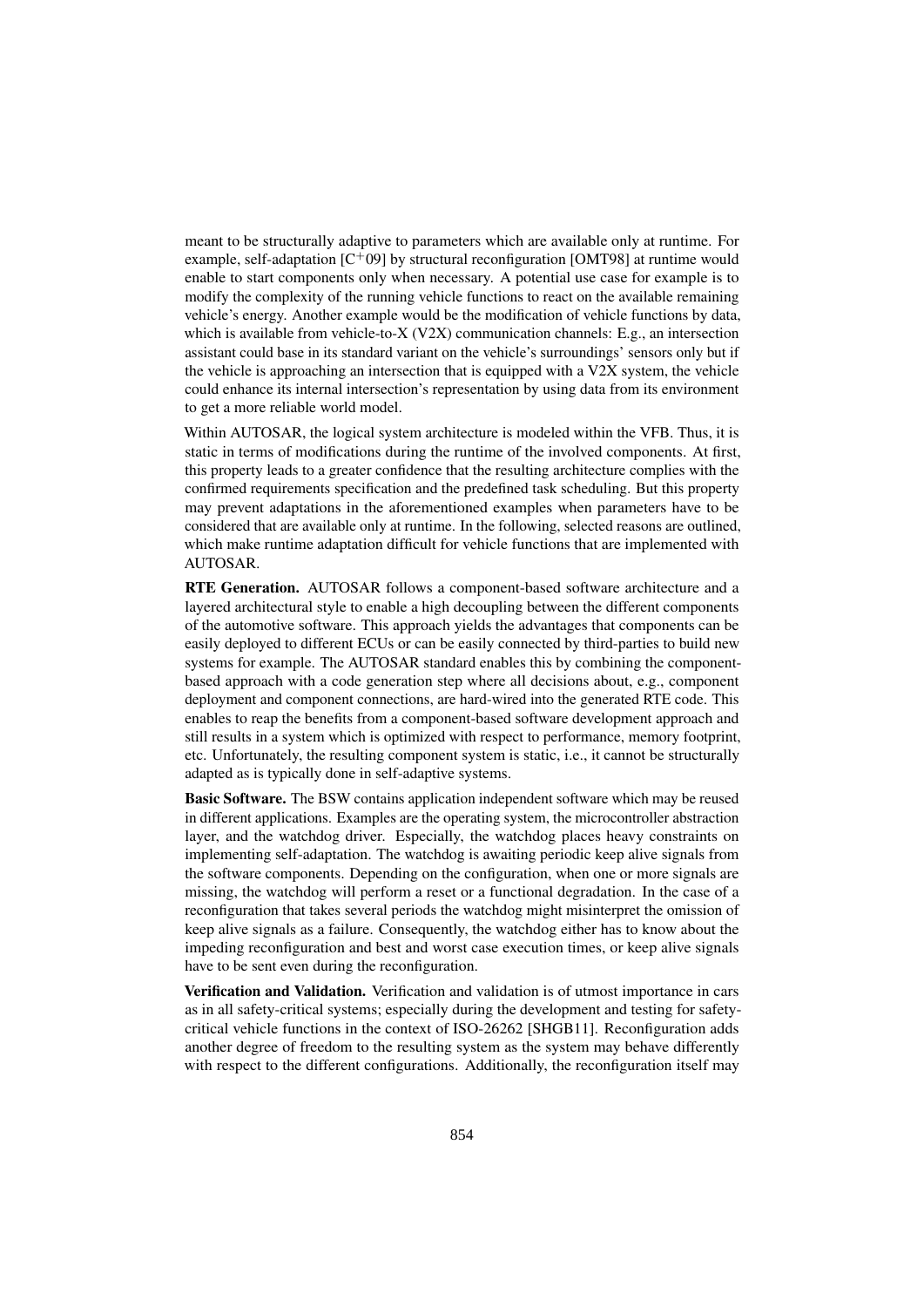contain failures. Consequently, the standard verification and validation activities have to account for the different configurations and the reconfiguration itself.

In our contribution, we focus only on the last two aspects whereas we will address the first aspect in future works. Thus, we present reconfiguration principles for one single single-threaded SwC with respect to supervision of the BSW's watchdog. Furthermore, we address transactional behavior in terms of a failsafe rollback when the reconfiguration unexpectedly fails. We model our reconfiguration behavior using timed automata [BY03] and formally verify it by using UPPAAL  $[BL<sup>+</sup>95]$ . As the running example, we utilize a collision detection and warning system (CDW) inspired by  $[BCG<sup>+</sup>09]$  which is depicted in Fig. 1. The system consists of three data processing stages  $S_1$ ,  $S_2$ , and  $S_3$  which are composed into two adaptable systems  $S_A = S_1 \bigoplus S_2$  and  $S_B = S_1 \bigoplus S_2 \bigoplus S_3$ .  $S_A$ system continuously localizes the own vehicle within a given annotated map while detecting unclassified obstacles within the current driving trajectory by using a LIDAR scanner. The annotated map provides information about the current vehicle's surroundings like rural or highway environments or positions of crosswalks.



Figure 1: Context-adaptable collision detection and warning system.<sup>1</sup>

The system  $S_B$  relies additionally on a vision system to validate the data from the LIDAR system. Therefore, the detected obstacles are used by the vision system to narrow the region of interest for the computationally intense image processing algorithms. However, this classification depends on information from the annotated map to use the vision system only while not driving on highways. Finally, a symbolic warning is used to alert the driver. Let's assume that according to the VFB both vehicle functions  $S_A$  and  $S_B$  are deployed to one single ECU which should execute only one system configuration at the same time due to energy-efficiency reasons for example. Therefore,  $S_A$  must be transformed into  $S_B$ depending on the information from the GPS.

The remaining paper is structured as follows: First, we discuss approaches which are related to our concept. Next, we present our approach for a hierarchical, transactional self-adaptation in the context of AUTOSAR. We propose a possible architecture and discuss the necessary behavior during the reconfiguration stage. Afterwards, we apply that concept

<sup>&</sup>lt;sup>1</sup>Thanks to KDE-Look for the contribution of symbols.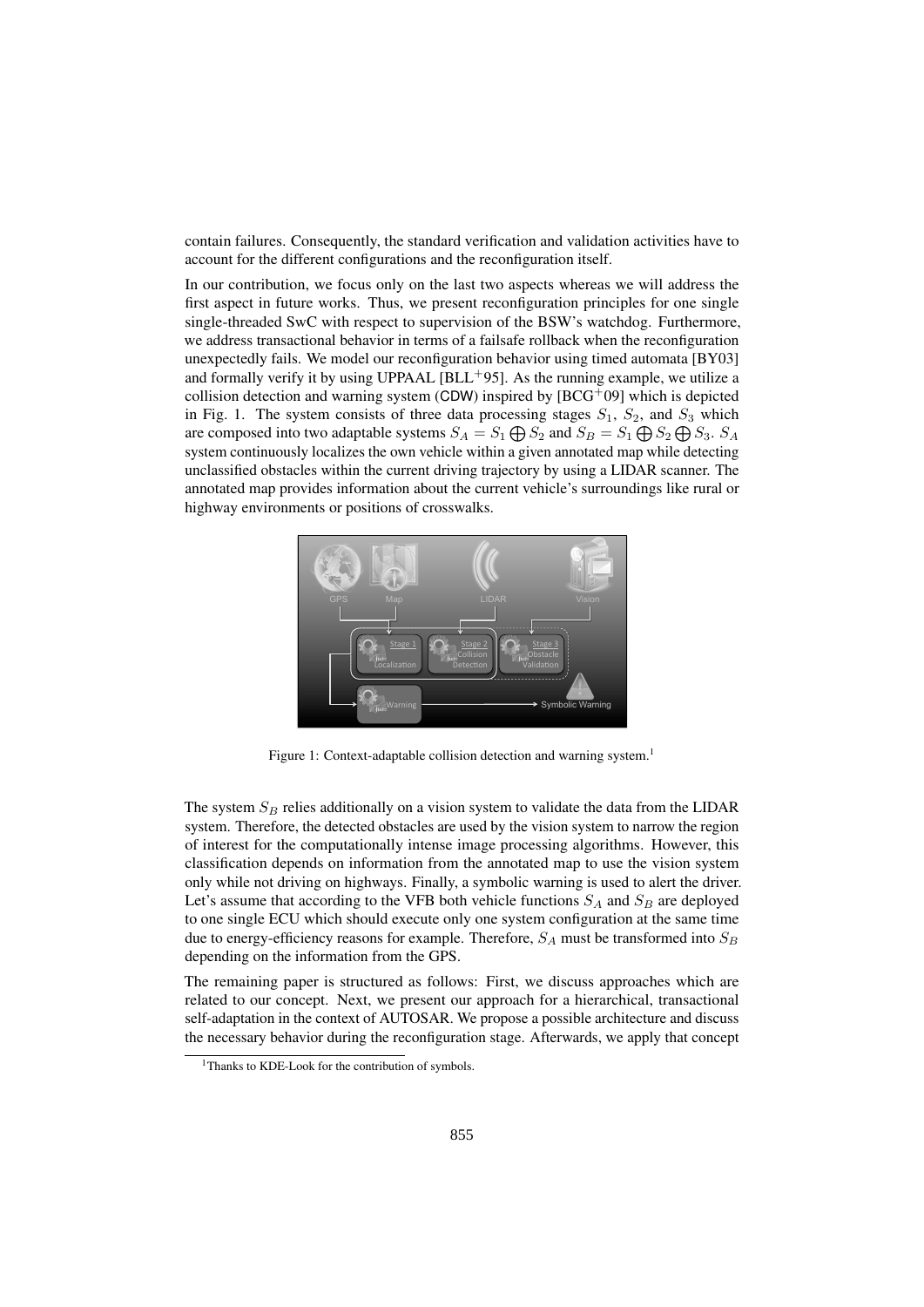to our running example and show in a sequence chart the information and control flow during a successful and an unexpectedly failing reconfiguration, respectively. Finally, we prove the timing correctness of our concept and ruled out that there were not deadlocks.

## 2 Related Work

As mentioned in the introduction, a once deployed VFB is not reconfigurable anymore. Thus, reconfiguration is actually not supported by AUTOSAR and connections between SwCs which are generated within an RTE cannot be changed at runtime. Becker et al. propose to model as many different models as necessary to cover all required reconfigurations and subsequently merge them into a single deployable configuration  $[**BGN** + **09**]$ . However, this proposal creates many very similar models which differ only slightly.

Haber et al. present an approach  $[HRR+11]$  which addresses this problem by focusing on the similarity of the required reconfigurations and modeling only their differences to manage them more easily. Nevertheless, all possible reconfigurations are loaded into memory and, thus, are available during runtime which causes an overhead in the required resources like memory and energy. Instead of having all reconfigurations statically available at any time, it is more efficient to have only those components loaded into memory which are required at runtime and modify the runtime model when necessary.

First steps towards a self-adaptation during runtime in the context of AUTOSAR are described by  $[THP<sup>+</sup>07]$ . The authors propose a so-called organic middleware which is similar to AUTOSAR and realizes self-configuration and self-healing features. In contrast to our approach, Trumler et al. focus on application independent self-adaptive behavior. However, we focus on reconfiguration of the application, e.g., in response to changed contexts. Similarly, Zeller et al. also address the application independent self-adaptation  $[ZPW^+11]$ . They focus on the formal specification of constraints which the adapted system has to satisfy with respect to the correct deployment of software components to ECUs.

Weiss et al. address in [WZEK09] self-organization for infotainment systems in the car. They note similar restrictions in AUTOSAR and current automotive software systems as we did in the introduction. However, their proposed system targets the infotainment domain. Thus in contrast to our approach, they do not have to meet hard real-time requirements nor are concerned with safety.

# 3 Hierarchical, Transactional Self-Adaptation

We outline in this section our approach for the hierarchical and transactional self-adaptation for AUTOSAR systems. We first describe the architectural structure. Then, we present how the reconfiguration is executed.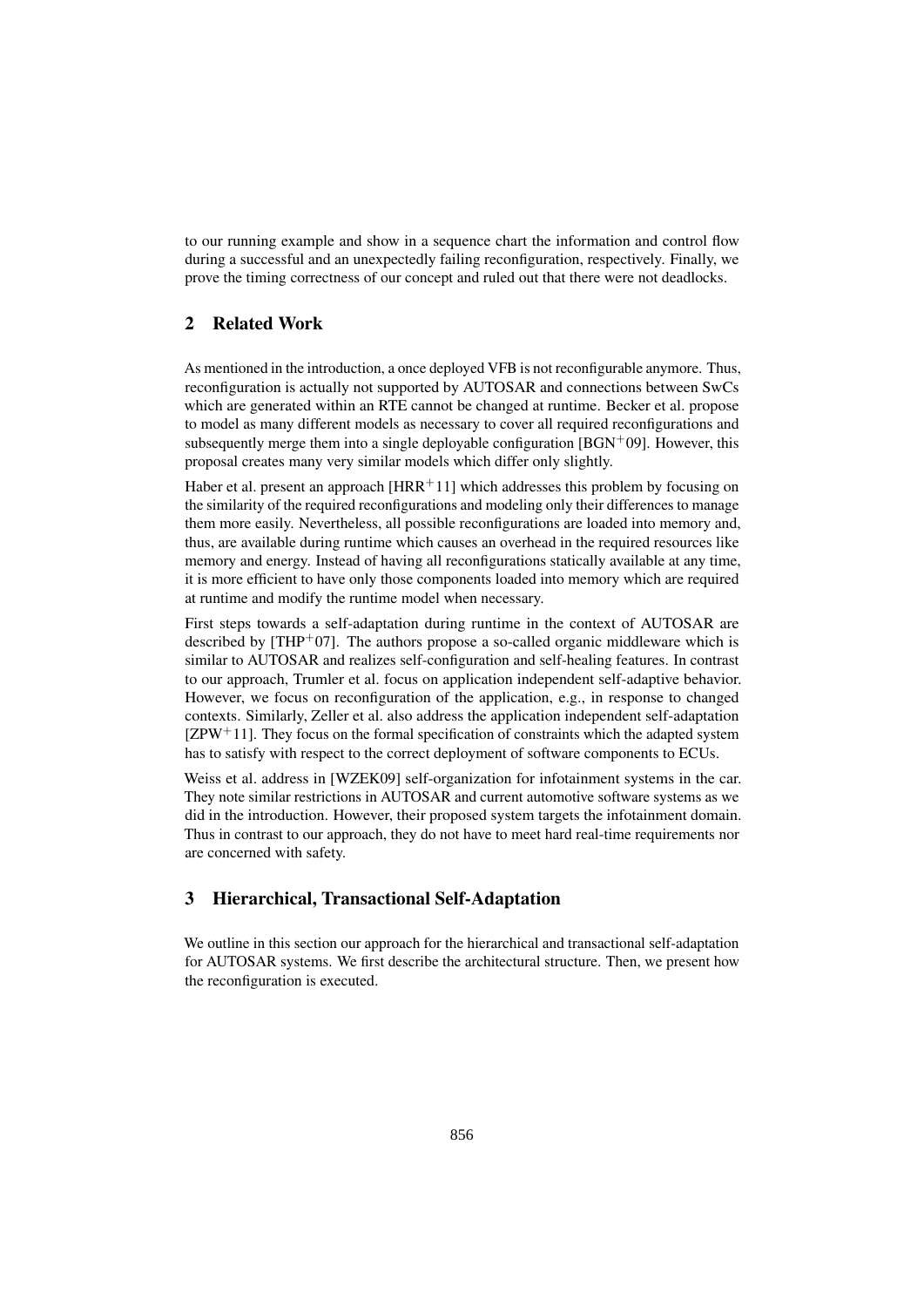### 3.1 Architectural Design

Several different architectural patterns for self-adaptive systems have been proposed in the past, e.g., MAPE-K [KC03] for business information systems, the Operator-Controller-Module (OCM) for mechatronic systems [HOG04], or the Three-Layer-Architecture [KM07] as an application of the three layer architecture from robotics to self-adaptive software systems. All these architectural approaches have in common that they follow the separation of concerns design principle by separating the application behavior from the adaptation behavior. Additionally, they all draw from the field of control engineering by incorporating a feedback control loop into their adaptation behavior, i.e., they measure the state of the application behavior, plan appropriate adaptation actions, and finally execute these adaptation actions on the application behavior.

Automotive software systems have specific non-functional requirements, e.g., hard real time and safety. The OCM has been particularly designed for these systems. It decouples the hard real time application behavior from the soft real time adaptation behavior as well as the safety-critical behavior from the non safety-critical behavior.

We propose to employ a similar kind of architecture for the structural reconfiguration of AUTOSAR systems based on the architecture outlined in [HPB12] for mechatronic systems. Particularly, we propose to separate the reconfiguration behavior from the application behavior and to employ a hierarchical approach for the reconfiguration because the application is typically hierarchically structured. A non-hierarchical approach to reconfiguration would break the capsulation of components [HPB12, THHO08].



Figure 2: Architectural design for our running example.

Fig. 2 shows an overview of our proposed architecture with respect to our running example. Each component (CDW, VISION) contains two layers – one for the application itself and one for the reconfiguration behavior. Communication with respect to reconfiguration is restricted to the reconfiguration layers. Each component contains a reconfiguration component which is concerned with the reconfiguration of each local component. We restrict our example in Fig. 2 to a single hierarchy level but it can be naturally extended to multiple levels.

As mentioned in the introduction, we particularly consider the BSW watchdog as a very important part to achieve a reliable system. Thus, every component contains an internal watchdog proxy (WD) in addition to the reconfiguration component. This internal proxy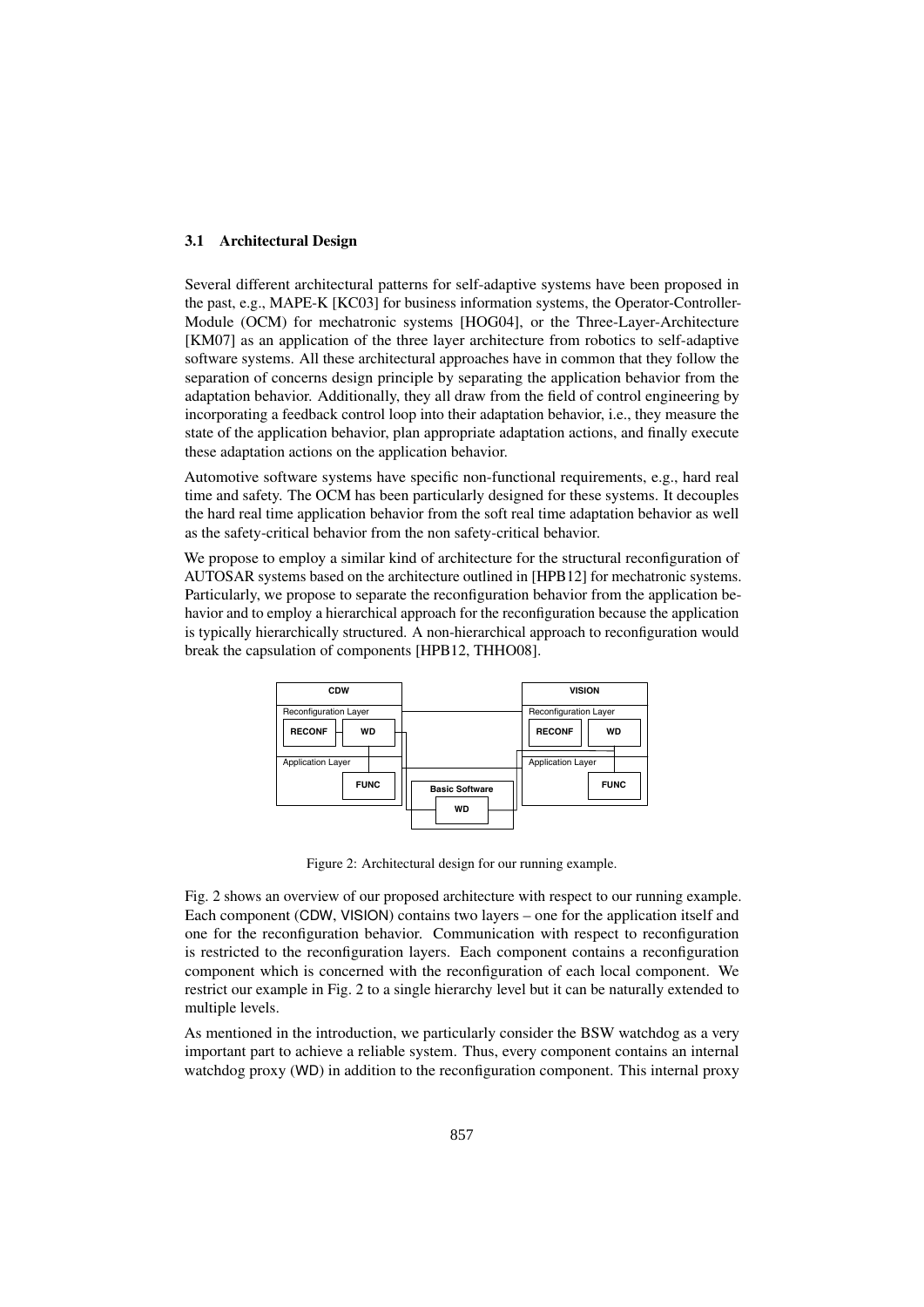sends keep alive signals to the BSW watchdog even during the reconfiguration. It knows about the reconfiguration, the affected components as well as the worst case execution time for the reconfiguration. Therefore, it has all required knowledge to, on the one hand, act as a proxy for sending keep alive signals and, on the other hand, detect when a reconfiguration failed and stop sending keep alive signals.

#### 3.2 Behavioral Design

Architectural reconfiguration has been introduced in [OMT98]. Component addition, component removal, component replacement, and reconnection of existing components have been presented as basic actions during the architectural configurations. These basic actions are rather low-level. Instead, it is beneficial to group several of these basic actions into higher-level actions. In the past, we presented approaches to either use a state-based reconfiguration [BGT05] or a rule-based reconfiguration using Component Story Diagrams [THHO08]. We abstract in the following from the reconfiguration approach but focus on the process of reconfiguration.



Figure 3: Alternatives for scheduling reconfigurations.

Fig. 3 shows two single-threaded alternatives to schedule the reconfiguration behavior (denoted as RECONF) in addition to functional behavior (FUNC) and the watchdog proxy (WD). On the left hand side, a variant is shown which omits the functional behavior in case of a reconfiguration. This enables to use the complete time reserved for functional behavior for the reconfiguration which results in faster reconfigurations but also loss of functional behavior in that period. On the right hand side, the reconfiguration is interlaced with the regular functionality consuming several periods. It is even possible that a reconfiguration spans more than one slice. For both, best and worst case execution times of all components and behaviors have to be known to validate the scheduling.

## 4 Realizing Self-Adaptation for an AUTOSAR-based Vehicle Function

In the previous section, theoretical principles for the runtime reconfiguration are outlined. These are now applied to the introductory example of the CDW system. For example due to energy-efficiency reasons, the vision system, necessary data structures, and computationally intense algorithms should be created or activated only when necessary.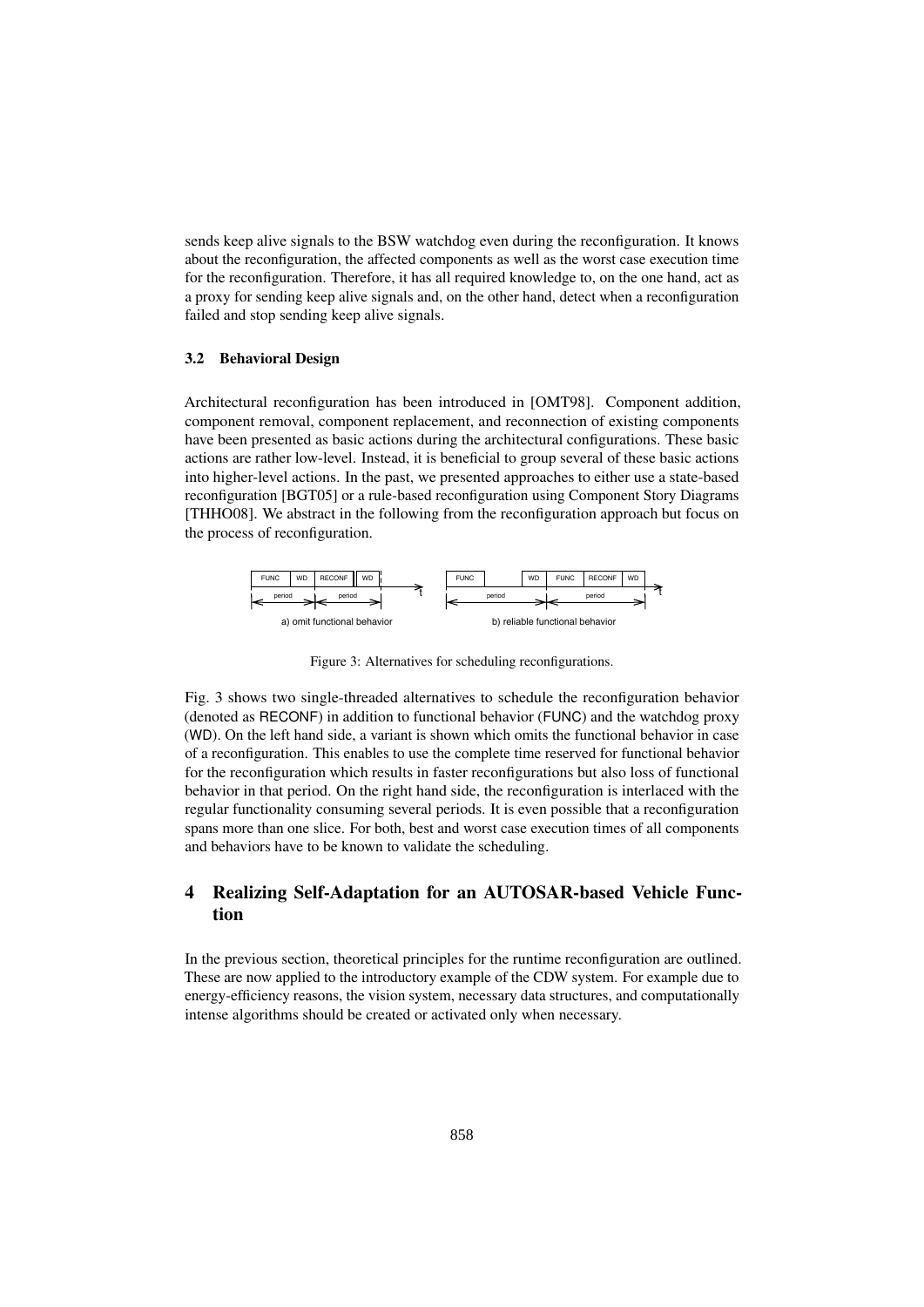#### 4.1 Schematic Sequence Chart

In Fig. 4, the regular information and control flows between the BSW watchdog (BSW WD), the CDW system which itself consists of three modules (internal watchdog (WD), actual functionality (FUNC), and reconfiguration component (RECONF)), the localization component (LOC), and the vision are depicted; for the sake of clarity the scheduler within the RTE is omitted. Furthermore, the reconfiguration is issued by FUNC for the sake of simplicity– another possibility would be to use a dedicated component within CDW for this purpose. The diagram is divided into different stages. First, the data is processed with LIDAR only by carrying out p lidar: After completing that computation cycle, FUNC sends a *ping* to the CDW's internal WD; afterwards, WD itself sends a *ping* to BSW WD which validates that CDW is alive and its time slice consumption  $\Delta t$  is within the specification; otherwise, CDW would be deactivated.



Figure 4: Schematic sequence chart which shows the regular LIDAR-based processing, the successful reconfiguration for using the vision system, and the reconfiguration to disable the vision system again.

The second stage shows exemplarily the reconfiguration after entering an urban environment. Due to CDW's single-threaded architecture with a predefined scheduling according to Fig. 3a), FUNC requests its reconfiguration from RECONF which itself awakes VISION. Let's assume the reconfiguration consumes more than one computation cycle, RECONF's internal state remains *reconfiguring*; however, to fulfill the overall timing specification, RECONF signals its liveliness to BSW WD using WD. In the following computation cycle, FUNC delegates the control flow back to RECONF due to the single-threaded architecture, and RECONF completes the reconfiguration to provide p vision object structures to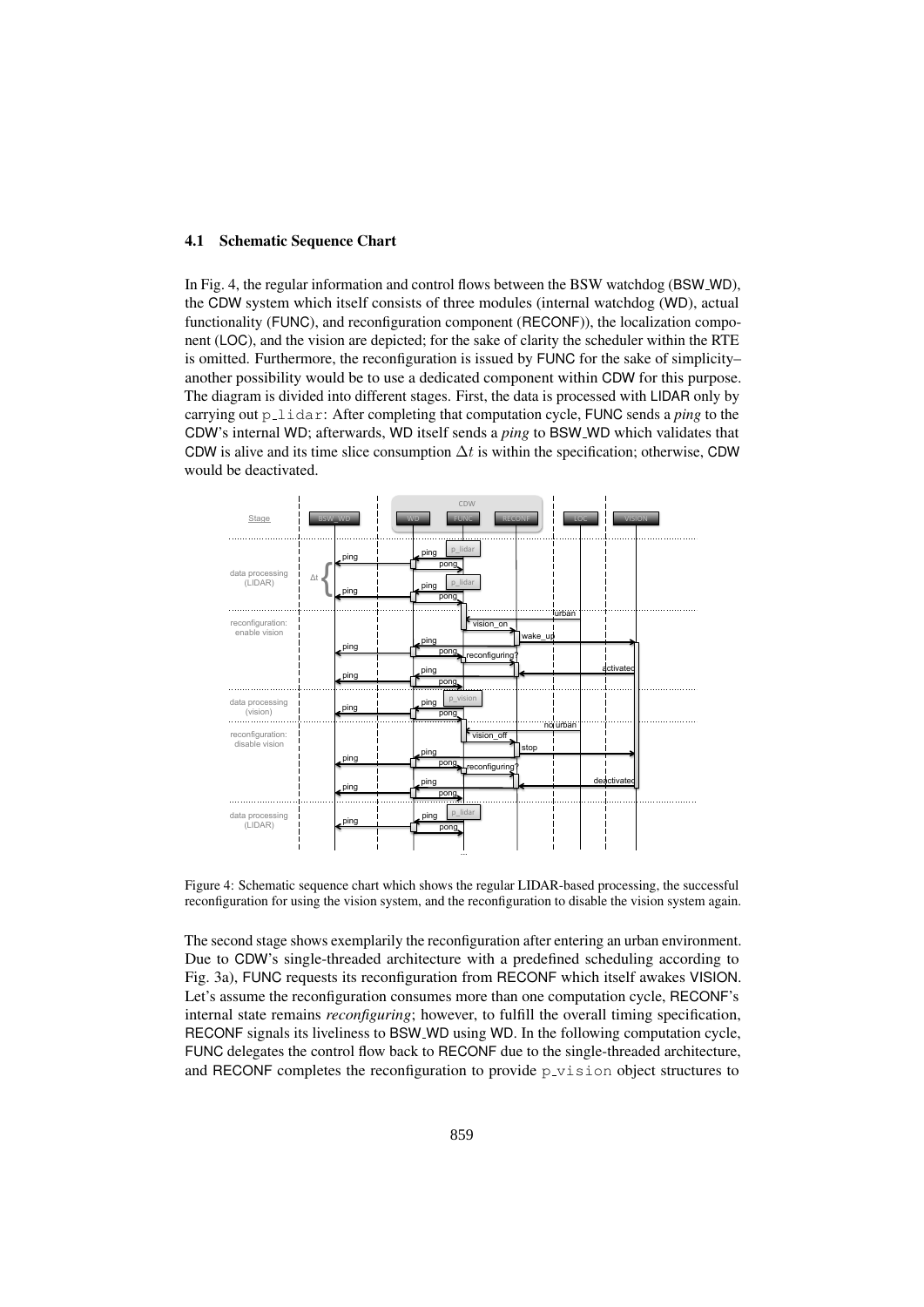FUNC for computation in the next turn; technically, this could be done by setting a binary flag in FUNC. The deactivation of the vision is carried out in an analogous manner.



Figure 5: Schematic sequence chart which shows the failing attempt to activate the vision system.

However, to react appropriately on a malfunctioning VISION, and thus to realize a transactional behavior for CDW, Fig. 5 shows the corresponding information and control flows. In contrast to the previous sequence, RECONF does not receive the proper operating state from VISION which itself signals to FUNC. Therefore, FUNC requests a *rollback* from RECONF in the next cycle to fallback to  $p$ -lidar.

### 4.2 Verification of Model Properties using UPPAAL

It is important to verify that the timing constraints are fulfilled at anytime to prevent deactivation by BSW WD. Therefore, we have modeled CDW, a rudimentary vision component, and the BSW watchdog with timed automata and used the UPPAAL tool to formally verify its timing correctness and to rule out deadlocks. For further inspection, we provided the UPPAAL model at http://goo.gl/iPe62.

| Component                        |     | <b>BCET</b> [ticks] WCET [ticks] |
|----------------------------------|-----|----------------------------------|
| LIDAR data processing            | 210 | 215                              |
| vision data processing           | 230 | 250                              |
| enabling vision                  | 425 | 440                              |
| disabling vision                 | 410 | 420                              |
| rollback                         | 430 | 445                              |
| processing watchdog signals      | 6   | 10                               |
| permitted scheduling from BSW_WD | 200 | 260                              |

Table 1: Estimation of timings for the CDW's components.

According to Sec. 3.2, we had to specify best case and worst case execution times (BCET, WCET). For our verification we assumed the values as outlined in Tab. 1; additionally,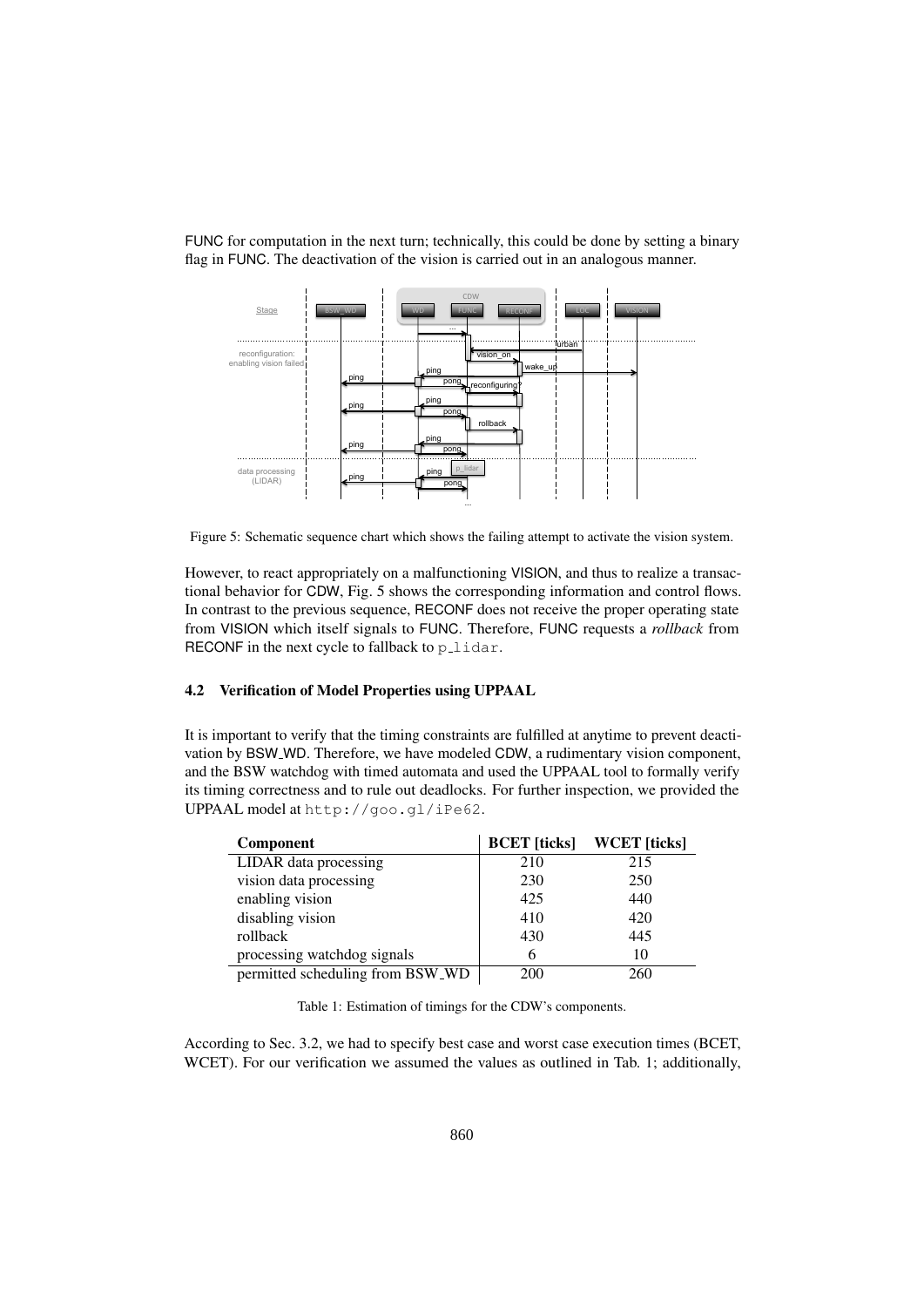the last row describes the periodic processing time slice within which the algorithms of the CDW must be successfully computed; otherwise the independently running watchdog BSW WD deactivates the component due to an unexpected behavior. It can be easily seen that the reconfiguration processes need more than one time slice and thus, they must be divided into two slices as outlined in Sec. 3.2. Based on this timing specification we could successfully verify that the modeled CWD does not cause a deadlock and thus fulfills the defined timing. Furthermore, we showed that the system performed a rollback after detecting a malfunctioning vision to transition to a safe operating state again.

### 5 Conclusion and Future Work

In this paper, we have outlined concepts to realize self-adaptation within the widely used AUTOSAR system architecture. Therefore, we have discussed principle limitations within the standard and possibilities for circumvention. On the example of a collision detection system, we have shown the general information and control flow with respect to a predefined scheduling; finally, we have modeled the system alongside with a watchdog and vision component by using UPPAAL to verify its timing correctness during the self-adaptation stage and for a failed reconfiguration attempt. As outlined in Sec. 3.2, there are different scheduling policies possible; for our example we decided to use the single-threaded model with a predefined scheduling for timing correctness verification. Future work should both analyze the timing correctness in a multi-threaded environment and interlace the selfadaptation process with the regular execution of the SwC's functionality for an optimal usage of the available time slice. Furthermore, the results should be validated by implementing a proof-of-concept in a demonstration vehicle. Next, a more generic self-adaptation approach could be derived in an abstract manner at the design stage while its realization could be achieved during the generation of the corresponding RTE. Thus, even a distributed and complex self-adaptation in which several ECUs are involved could be realized in a safe way.

## References

- [BCG<sup>+</sup>09] Alberto Broggi, Pietro Cerri, Stefano Ghidoni, Paolo Grisleri, and Ho Gi Jung. A New Approach to Urban Pedestrian Detection for Automatic Braking. *IEEE Transactions on Intelligent Transportation Systems*, 10(4):594–605, December 2009.
- [BGN<sup>+</sup>09] Basil Becker, Holger Giese, Stefan Neumann, Martin Schenck, and Arian Treffer. Model-Based Extension of AUTOSAR for Architectural Online Reconfiguration. In Sudipto Ghosh, editor, *MoDELS Workshops*, volume 6002 of *Lecture Notes in Computer Science*, pages 83–97. Springer, 2009.
- [BGT05] Sven Burmester, Holger Giese, and Matthias Tichy. Model-Driven Development of Reconfigurable Mechatronic Systems with Mechatronic UML. In Uwe Aßmann, Arend Rensink, and Mehmet Aksit, editors, *Model Driven Architecture: Foundations and Applications*, volume 3599 of *Lecture Notes in Computer Science (LNCS)*, pages 47–61. Springer Verlag, August 2005.
- [BLL<sup>+</sup>95] Johan Bengtsson, Kim Larsen, Fredrik Larsson, Paul Pettersson, and Wang Yi. UPPAAL - a Tool Suite for Automatic Verification of Real-Time Systems. In *Proceedings of*